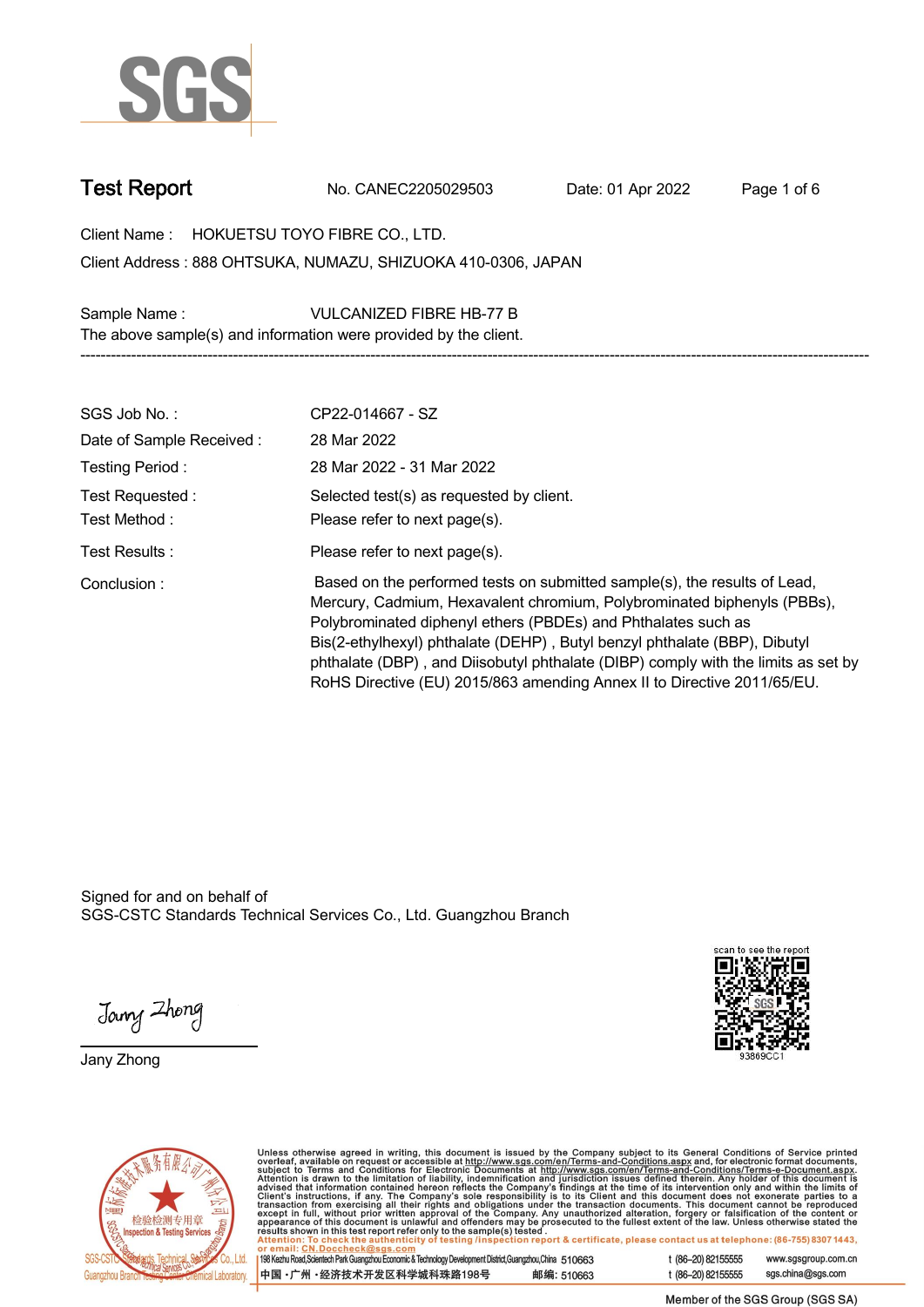

**Test Report. No. CANEC2205029503 . Date: 01 Apr 2022. Page 2 of 6.**

**Test Results :.**

**Test Part Description : .**

| Specimen No.    | SGS Sample ID    | <b>Description</b>          |
|-----------------|------------------|-----------------------------|
| SN <sub>1</sub> | CAN22-050295.003 | <b>Black material sheet</b> |

- **Remarks :.(1) 1 mg/kg = 1 ppm = 0.0001% .**
	- **(2) MDL = Method Detection Limit .**
	- **(3) ND = Not Detected ( < MDL ) .**
	- **(4) "-" = Not Regulated .**

## **RoHS Directive (EU) 2015/863 amending Annex II to Directive 2011/65/EU.**

**Test Method :. With reference to IEC 62321-4:2013+A1:2017, IEC 62321-5:2013, IEC 62321-7-2:2017 , IEC 62321-6:2015 and IEC 62321-8:2017, analyzed by ICP-OES , UV-Vis and GC-MS . .**

| Test Item(s)               | <b>Limit</b> | <u>Unit</u> | <b>MDL</b>                   | 003       |
|----------------------------|--------------|-------------|------------------------------|-----------|
| Cadmium (Cd)               | 100          | mg/kg       | $\overline{c}$               | <b>ND</b> |
| Lead (Pb)                  | 1,000        | mg/kg       | $\overline{2}$               | <b>ND</b> |
| Mercury (Hg)               | 1,000        | mg/kg       | $\overline{2}$               | <b>ND</b> |
| Hexavalent Chromium (CrVI) | 1,000        | mg/kg       | 8                            | <b>ND</b> |
| Sum of PBBs                | 1,000        | mg/kg       | $\overline{\phantom{0}}$     | <b>ND</b> |
| Monobromobiphenyl          |              | mg/kg       | 5                            | <b>ND</b> |
| Dibromobiphenyl            | -            | mg/kg       | 5                            | <b>ND</b> |
| Tribromobiphenyl           | -            | mg/kg       | 5                            | <b>ND</b> |
| Tetrabromobiphenyl         |              | mg/kg       | 5                            | <b>ND</b> |
| Pentabromobiphenyl         | -            | mg/kg       | 5                            | <b>ND</b> |
| Hexabromobiphenyl          |              | mg/kg       | 5                            | <b>ND</b> |
| Heptabromobiphenyl         |              | mg/kg       | 5                            | <b>ND</b> |
| Octabromobiphenyl          | -            | mg/kg       | 5                            | <b>ND</b> |
| Nonabromobiphenyl          |              | mg/kg       | 5                            | <b>ND</b> |
| Decabromobiphenyl          |              | mg/kg       | 5                            | <b>ND</b> |
| Sum of PBDEs               | 1,000        | mg/kg       | $\qquad \qquad \blacksquare$ | <b>ND</b> |
| Monobromodiphenyl ether    |              | mg/kg       | 5                            | <b>ND</b> |
| Dibromodiphenyl ether      |              | mg/kg       | 5                            | <b>ND</b> |
| Tribromodiphenyl ether     | -            | mg/kg       | 5                            | <b>ND</b> |
| Tetrabromodiphenyl ether   |              | mg/kg       | 5                            | <b>ND</b> |
| Pentabromodiphenyl ether   |              | mg/kg       | 5                            | <b>ND</b> |



Unless otherwise agreed in writing, this document is issued by the Company subject to its General Conditions of Service printed overleaf, available on request or accessible at http://www.sgs.com/en/Terms-and-Conditions.as

| or email: CN.Doccheck@sgs.com                                                                                |            |                    |                     |
|--------------------------------------------------------------------------------------------------------------|------------|--------------------|---------------------|
| 198 Kezhu Road, Scientech Park Guangzhou Economic & Technology Development District, Guangzhou, China 510663 |            | t (86-20) 82155555 | www.sgsgroup.com.cl |
| ┃中国 •广州 •经济技术开发区科学城科珠路198号 ↓                                                                                 | 邮编: 510663 | t (86-20) 82155555 | sgs.china@sgs.com   |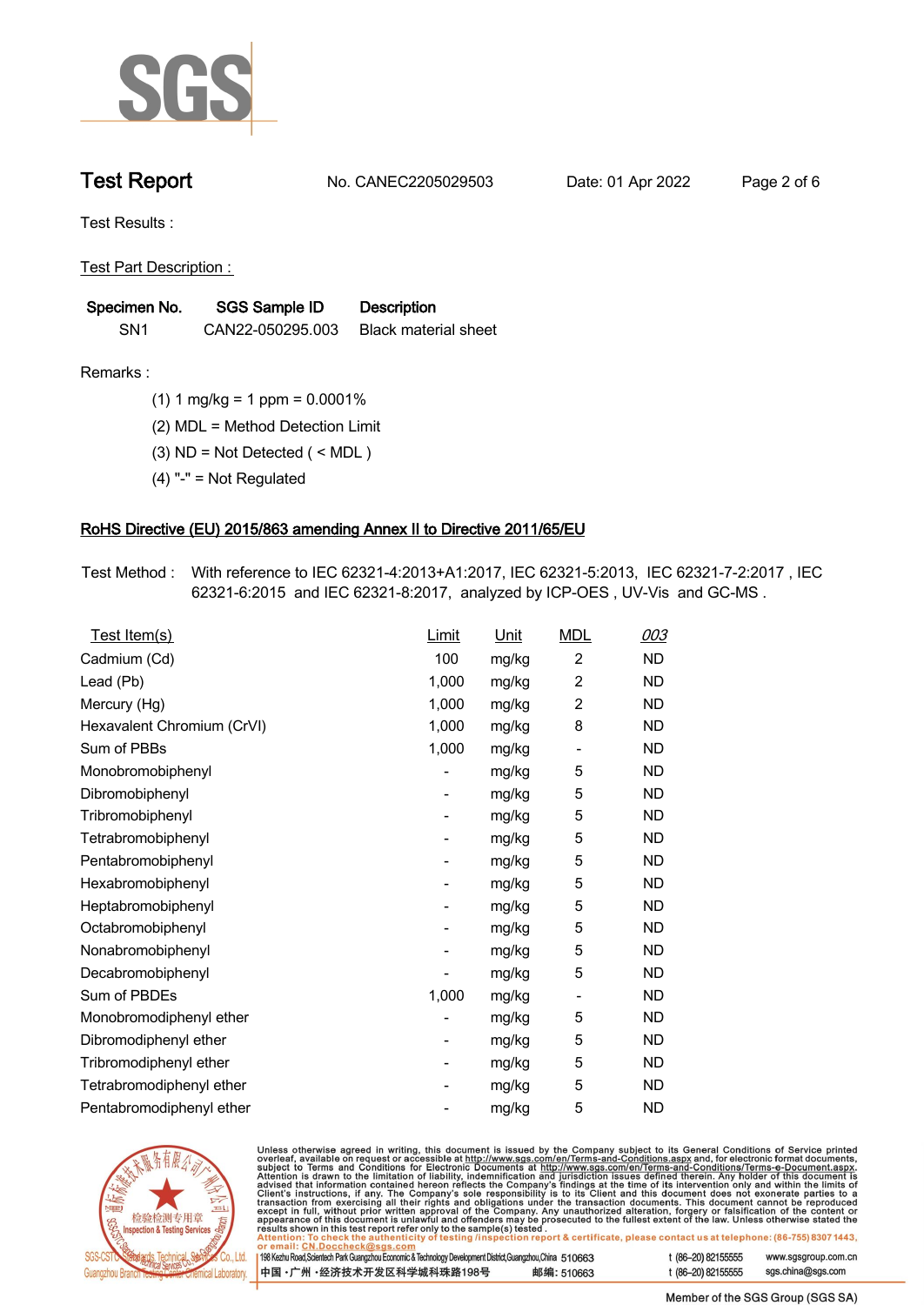

| <b>Test Report</b>                  | No. CANEC2205029503      |       |            | Date: 01 Apr 2022 | Page 3 of 6 |
|-------------------------------------|--------------------------|-------|------------|-------------------|-------------|
| Test Item(s)                        | Limit                    | Unit  | <b>MDL</b> | 003               |             |
| Hexabromodiphenyl ether             | ۰.                       | mg/kg | 5          | <b>ND</b>         |             |
| Heptabromodiphenyl ether            | ٠                        | mg/kg | 5          | <b>ND</b>         |             |
| Octabromodiphenyl ether             | Ξ.                       | mg/kg | 5          | <b>ND</b>         |             |
| Nonabromodiphenyl ether             | Ξ.                       | mg/kg | 5          | <b>ND</b>         |             |
| Decabromodiphenyl ether             | $\overline{\phantom{a}}$ | mg/kg | 5          | <b>ND</b>         |             |
| Dibutyl phthalate (DBP)             | 1.000                    | mg/kg | 50         | <b>ND</b>         |             |
| Butyl benzyl phthalate (BBP)        | 1.000                    | mg/kg | 50         | <b>ND</b>         |             |
| Bis (2-ethylhexyl) phthalate (DEHP) | 1.000                    | mg/kg | 50         | <b>ND</b>         |             |
| Diisobutyl Phthalates (DIBP)        | 1.000                    | mg/kg | 50         | ND                |             |

### **Notes :.**

**(1) The maximum permissible limit is quoted from RoHS Directive (EU) 2015/863.**

**(2) IEC 62321 series is equivalent to EN 62321 series**

**https://www.cenelec.eu/dyn/www/f?p=104:30:1742232870351101::::FSP\_ORG\_ID,FSP\_LANG\_ID:12586 37,25**

**(3) The restriction of DEHP, BBP, DBP and DIBP shall apply to medical devices, including in vitro medical devices, and monitoring and control instruments, including industrial monitoring and control instruments, from 22 July 2021..**



Unless otherwise agreed in writing, this document is issued by the Company subject to its General Conditions of Service printed<br>overleaf, available on request or accessible at http://www.sgs.com/en/Terms-and-Conditions.as

| 198 Kezhu Road, Scientech Park Guangzhou Economic & Technology Development District, Guangzhou, China 510663 |            |
|--------------------------------------------------------------------------------------------------------------|------------|
| 中国・广州 ・经济技术开发区科学城科珠路198号                                                                                     | 邮编: 510663 |

www.sgsgroup.com.cn

t (86-20) 82155555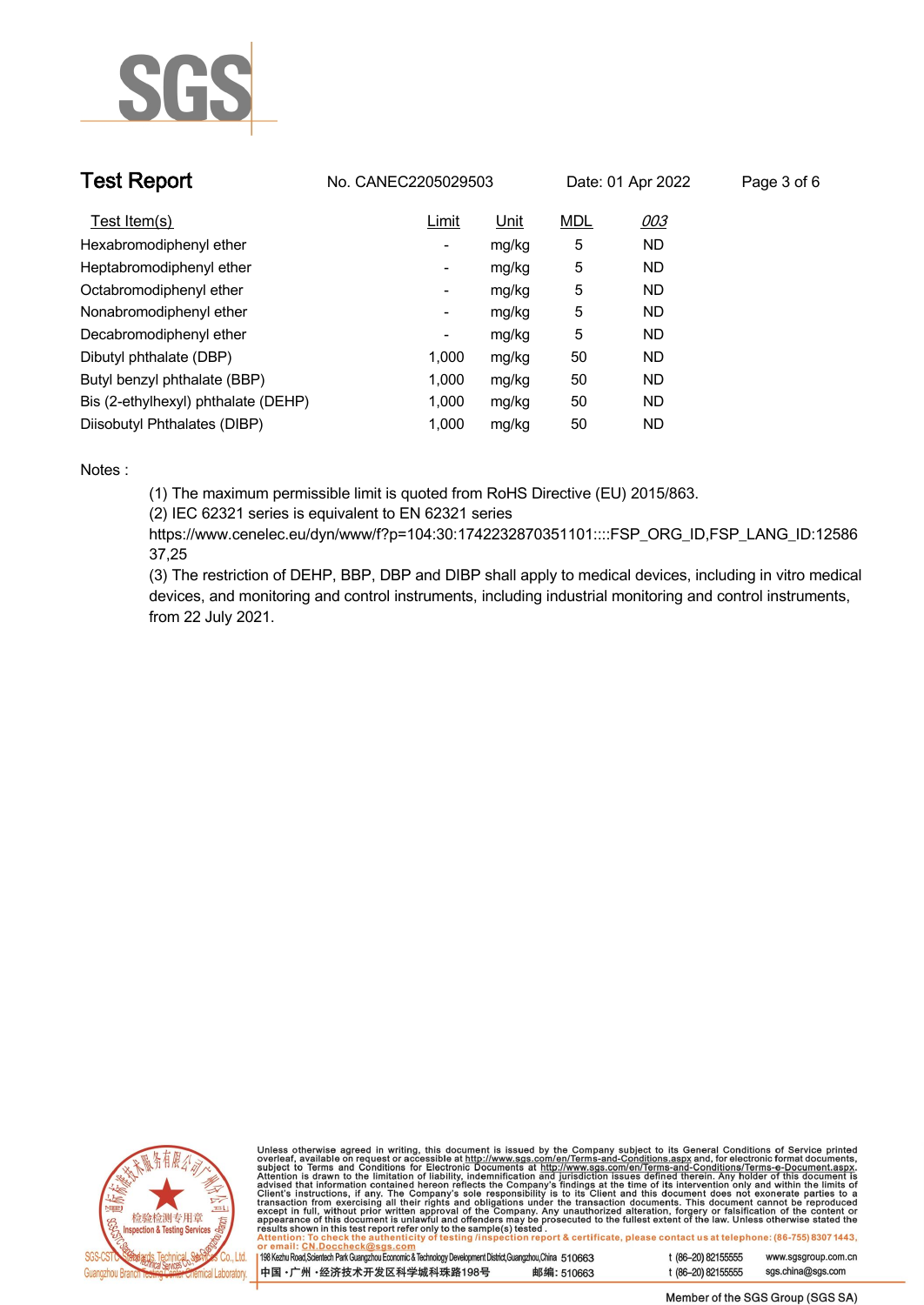

**Test Report. No. CANEC2205029503 . Date: 01 Apr 2022. Page 4 of 6.**

## **ATTACHMENTS Pb/Cd/Hg/Cr6+/PBBs/PBDEs Testing Flow Chart**

**1) These samples were dissolved totally by pre -conditioning method according to below flow chart. (Cr6+ and PBBs/PBDEs test method excluded ).**





Unless otherwise agreed in writing, this document is issued by the Company subject to its General Conditions of Service printed<br>overleaf, available on request or accessible at http://www.sgs.com/en/Terms-and-Conditions.as

| 198 Kezhu Road,Scientech Park Guangzhou Economic & Technology Development District,Guangzhou,China 510663 |            |
|-----------------------------------------------------------------------------------------------------------|------------|
| 中国 •广州 •经济技术开发区科学城科珠路198号                                                                                 | 邮编: 510663 |

t (86-20) 82155555 www.sgsgroup.com.cn t (86-20) 82155555 sas.china@sas.com

Member of the SGS Group (SGS SA)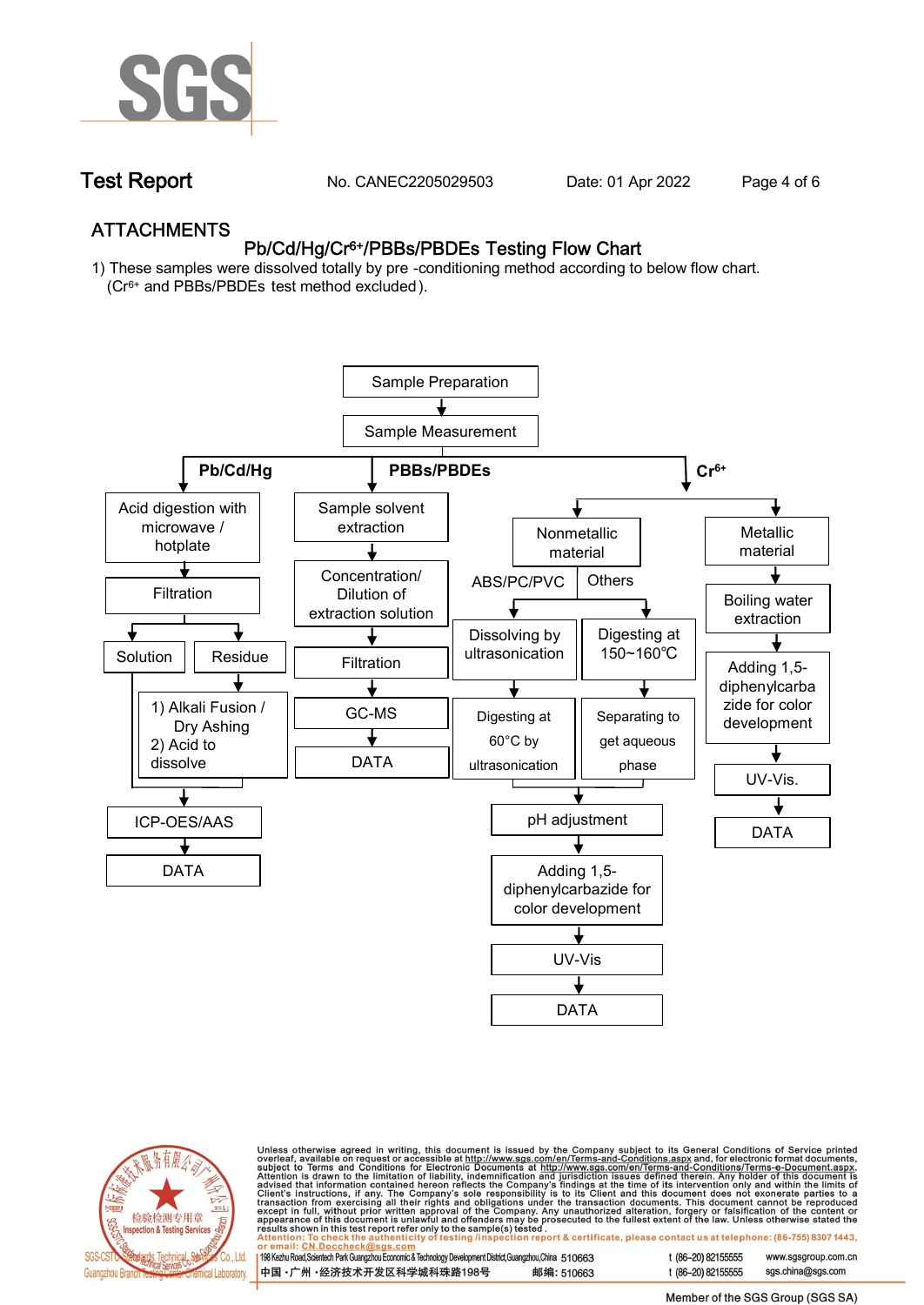

**Test Report. No. CANEC2205029503 . Date: 01 Apr 2022. Page 5 of 6.**

# **ATTACHMENTS Phthalates Testing Flow Chart**





Unless otherwise agreed in writing, this document is issued by the Company subject to its General Conditions of Service printed overleaf, available on request or accessible at http://www.sgs.com/en/Terms-and-Conditions.as

| or email: CN.Doccheck@sus.com                                                                                |            |  |
|--------------------------------------------------------------------------------------------------------------|------------|--|
|                                                                                                              |            |  |
| 198 Kezhu Road, Scientech Park Guangzhou Economic & Technology Development District, Guangzhou, China 510663 |            |  |
|                                                                                                              |            |  |
| ┃中国 •广州 •经济技术开发区科学城科珠路198号 ↓                                                                                 | 邮编: 510663 |  |
|                                                                                                              |            |  |

t (86-20) 82155555 www.sgsgroup.com.cn t (86-20) 82155555 sgs.china@sgs.com